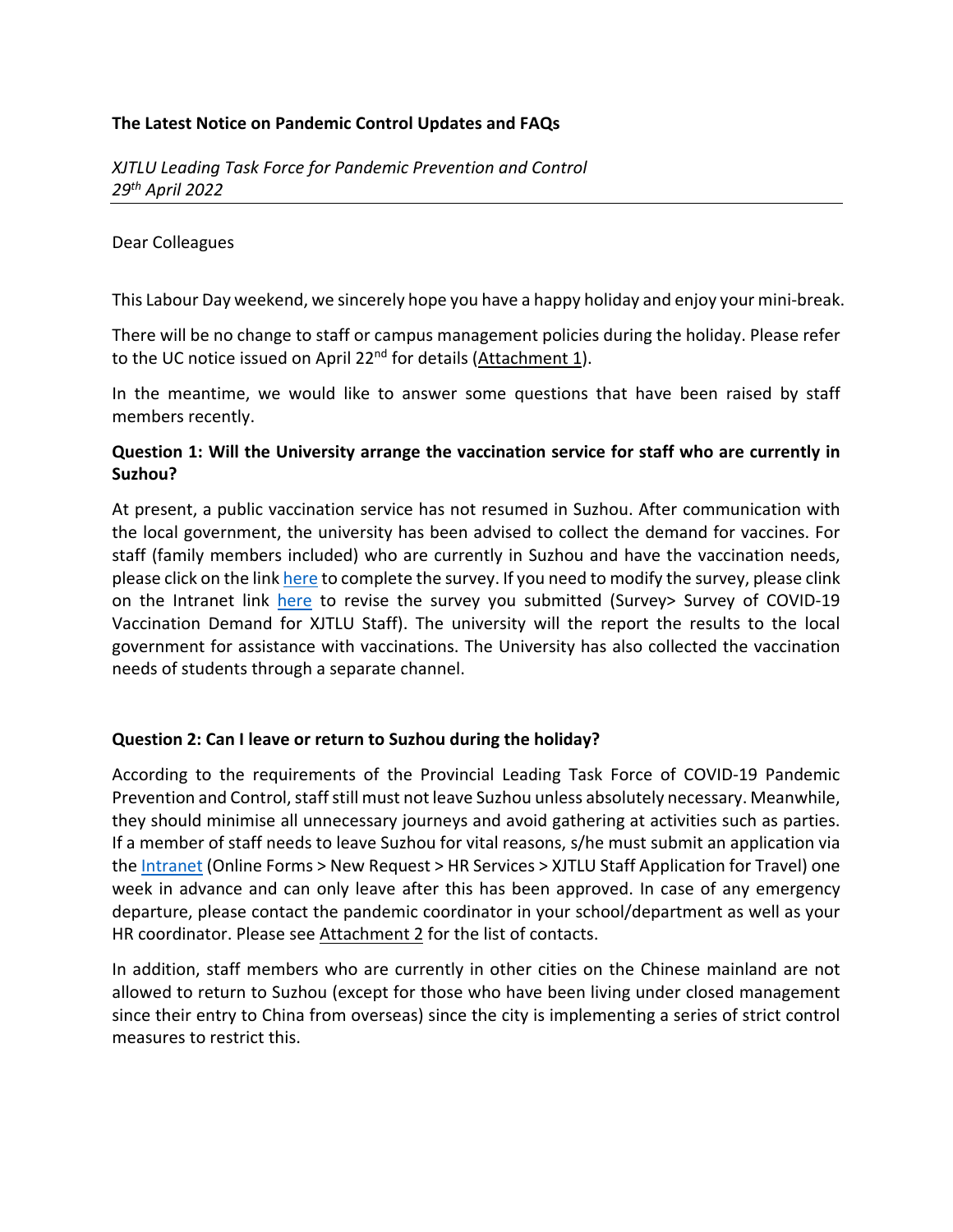# **Question 3: Will the University continue to arrange daily COVID tests during the upcoming holiday?**

Yes. For those who are planning to take the COVID tests on campus, an XJTLU passcode, a green Suzhou Health Code and Travel History Code are required. A negative COVID test report received within 24 hours of entering the campus is NOT required.

### **Question 4: How do I ask for help in case of an emergency during the holiday?**

The university will continue its closed management practice during the holiday. Please see Attachment 3 for the list of contacts for regular business as well as emergencies.

## **Question 5: Suzhou is shown with an asterisk on our Travel History Code, does this affect the control measures within the city?**

No. According to the communication between the university and the local authorities, there will be no impact on the current pandemic measures given the circumstances, but please do pay close attention to any subsequent notices from the government.

## **Question 6: What should I do if I receive any text messages from the local authorities saying that I have not recently taken any mass COVID tests in my neighborhood community?**

The authorities have confirmed that if you have attended all mass tests conducted in your neighborhood community, please simply respond to the message by following the instructions or answering the phone call with the details of the tests you have done. No extra attention need be paid to these messages.

### **Question 7: Do staff need to continue completing the XJTLU Staff Daily Health Report?**

Yes. Please continue to complete the XJTLU Staff Daily Health Report. Your support is highly appreciated.

## **Question 8: If I'm an international staff member in Suzhou, what can I do if I need medical advice not connected to COVID-19, to get medicines or to repeat a prescription?**

If international staff have an urgent medical matter that requires immediate medical treatment, then go to Kowloon Hospital. The VIP department opens 8:00 am to 11:30 am, 1:30 pm to 4:30 pm from Monday to Saturday and has English-speaking staff (prior appointment is suggested). To phone a doctor for advice, you can call Sing Health Clinic (0512 6767 1655), and they will arrange for a doctor to phone you back. The doctor you talk to can also arrange for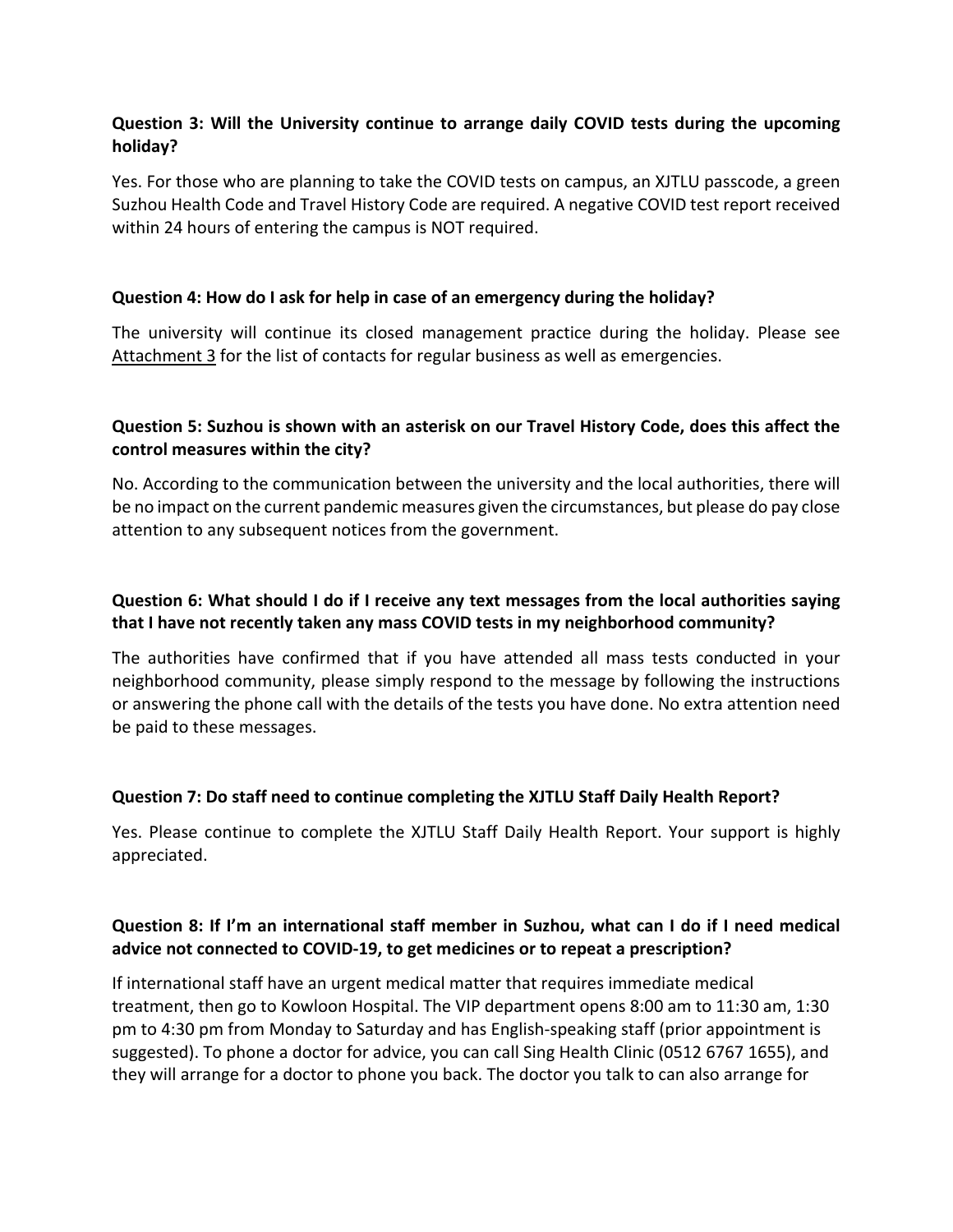medicines and repeat prescriptions that you can collect at the Clinic, or, if you are unable to go there, for them to be delivered to you at home.

# 关于"五一"假期的疫情防控措施与常见问答

各位同事:

"五一"假期将至,提前祝大家节日快乐,美好相随。

假期期间,学校人员与校园管理政策无变化,具体请参考 4 月 22 日发出 的 UC 通知(或参见附件 1)。

同时,我们希就近期员工关心的问题解答如下:

# 一、近期学校是否可协调安排在苏员工新冠疫苗的接种?

目前全苏疫苗接种尚未恢复,经与属地政府沟通,学校可先收集接种需 求。请在苏有疫苗接种需求的同事(包括家属)点[击链接填](https://xjtlusurvey.wjx.cn/vj/rwx7yYP.aspx)写问卷,如须更 改问卷请点[击内网问卷模块](https://xjtlusurvey.wjx.cn/),选择疫情接种统计表进行修改。学校将统一报 属地政府,请求提供接种协助。此外,在苏学生的疫苗接种需求学校已另行 收集。

# 二、假期期间,员工是否可以离开苏州/返回苏州?

根据属地新冠肺炎疫情联防联控指挥部的要求,假期员工非绝对必要, 不可离苏,同时应尽量减少一切不必要的流动,不参加聚餐、聚会等聚集性 活动。如员工若确有必要原因需要离苏的,须提前 1 周通过 [intranet](https://intranet.xjtlu.edu.cn/spa/workflow/static4form/index.html?_rdm=1651203911884#/main/workflow/req?iscreate=1&workflowid=68&isagent=0&beagenter=0&f_weaver_belongto_userid=&f_weaver_belongto_usertype=0&_key=3q7jvn) 链接提 交申请,获批后方可出行。如遇紧急情况须离苏,请与所属部门/院系防控联 络人和人事办防控协调员联系,联络人清单见附件 2。

目前在国内其他城市的员工暂不返苏(境外入境且全程封闭式管理的员 工除外)。苏州市对国内返苏人员正在实施一系列严格的管控措施。

# 三、假期期间,学校是否组织每日核酸?

假期期间,学校将正常组织每日核酸,入校参加学校组织的核酸检测, 员工仅需持西浦码、绿色苏康码和行程码(仅显示苏州旅居史), 无需提供 24 小时内有效核酸检测阴性证明。